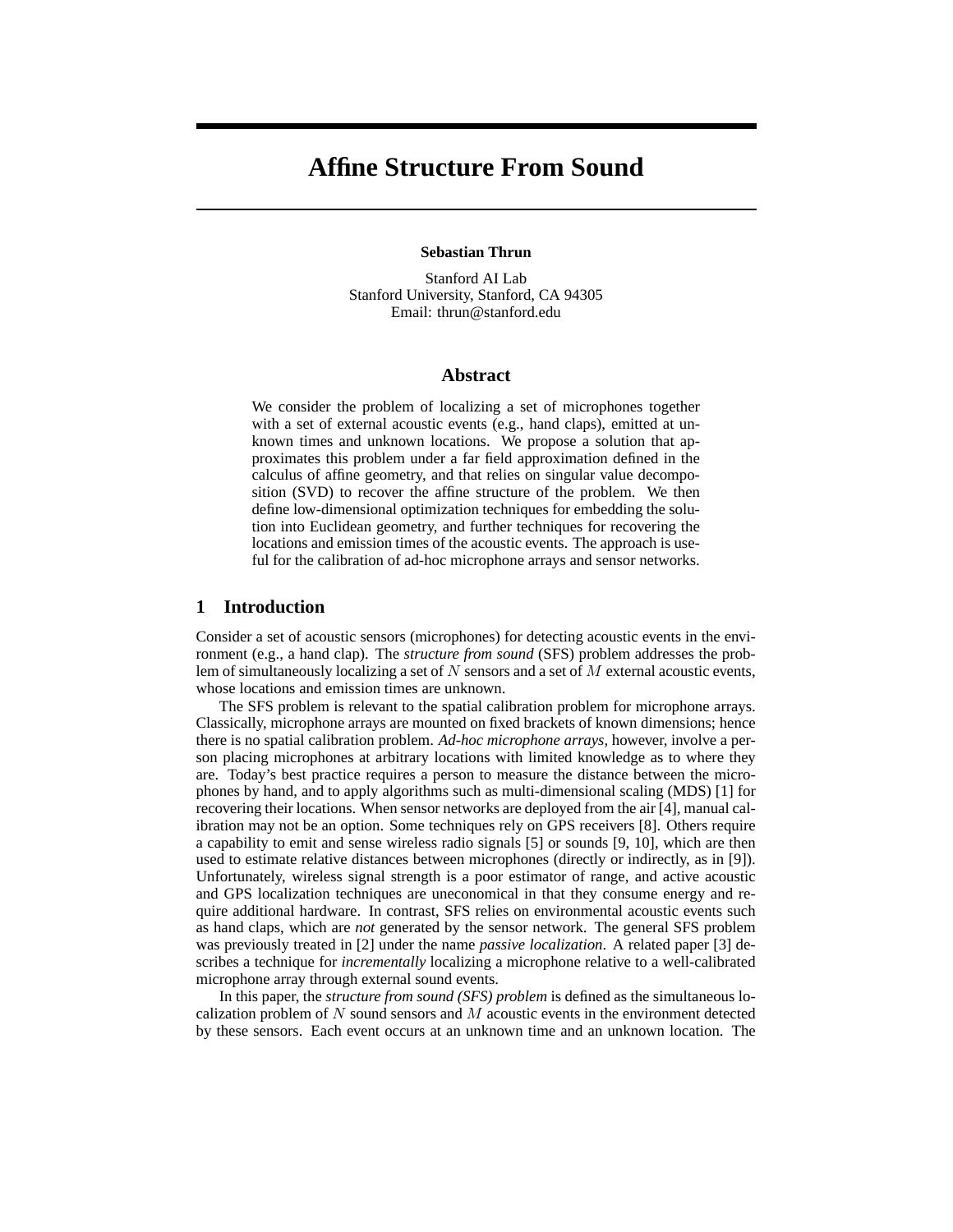sensors are able to measure the detection times of the event. We assume that the clocks of the sensors are synchronized (see [6]); that events are spaced sufficiently far apart in time to make the association between different sensors unambiguous; and we also assume absence of sound reverberation. For the ease of representation, the paper assumes a 2D world; although the technique is easily generalized to 3D.

Under the assumption of independent and identically distributed (iid) Gaussian noise, the SFS problem can be formulated as a least squares problem in a space over three types of variables: the locations of the microphones, the locations of the acoustic events, and their emission times. However, this least squares problem is plagued by local minima, and the number of constraints is quite large.

The gist of this paper transforms this optimization problem into a sequence of simpler problems, some of which can be solved optimally, without the danger of getting stuck in local minima. The key transformation involves a far field approximation, which presupposes that the sound sources are relatively far away from the sensors. This approximation reformulates the problem as one of recovering the incident angle of the acoustic signal, which is the same for all sensors for any fixed acoustic event. The resulting optimization problem is still non-linear; however, by relaxing the laws of Euclidean geometry into the more general calculus of affine geometry, the optimization problem can be solved by singular value decomposition (SVD). The resulting solution is mapped back into Euclidean space by optimizing a matrix of size  $2 \times 2$ , which is easily carried out using gradient descent. A subsequent non-linear optimization step overcomes the far field approximation and enables the algorithm to recover locations and emission times of the defining acoustic events. Experimental results illustrate that our approach reliably solves hard SFS problems where gradient-based techniques consistently fail.

Our approach is similar in spirit to the affine solution to the structure from motion (SFM) problem proposed by a seminal paper by Tomasi&Kanade [11], which was later extended to the non-orthographic case [7]. Like us, these authors expressed the structure finding problem using affine geometry, and applied SVD for solving it. SFM is of course defined for cameras, not for microphone arrays. Camera measure angles, whereas microphones measure range. This paper establishes an affine solution to the structure from sound problem that tends to work well in practice.

# **2 Problem Definition**

## **2.1 Setup**

We are given  $N$  sensors (microphones) located in a 2D plane. We shall denote the location of the *i*-th sensor by  $(x_i, y_i)$ , which defined the following sensor location matrix of size  $N \times 2$ :

$$
X = \begin{pmatrix} x_1 & y_1 \\ x_2 & y_2 \\ \vdots & \vdots \\ x_N & y_N \end{pmatrix}
$$
 (1)

We assume that the sensor array detects  $M$  acoustic events. Each event has as unknown coordinate and an unknown emission time. The coordinate of the  $j$ -th event shall be denoted  $(a_i, b_i)$ , providing us with the event location matrix A of size  $M \times 2$ . The emission time of the j-th acoustic event is denoted  $t_j$ , resulting in the vector T of length M:

$$
A = \begin{pmatrix} a_1 & b_1 \\ a_2 & b_2 \\ \vdots & \vdots \\ a_M & b_M \end{pmatrix} \qquad T = \begin{pmatrix} t_1 \\ t_2 \\ \vdots \\ t_M \end{pmatrix} \qquad (2)
$$

 $X, A$ , and T, comprise the set of unknown variables. In problems such as sensor calibration, only X is of interest. In general SFS applications,  $A$  and  $T$  might also be of interest.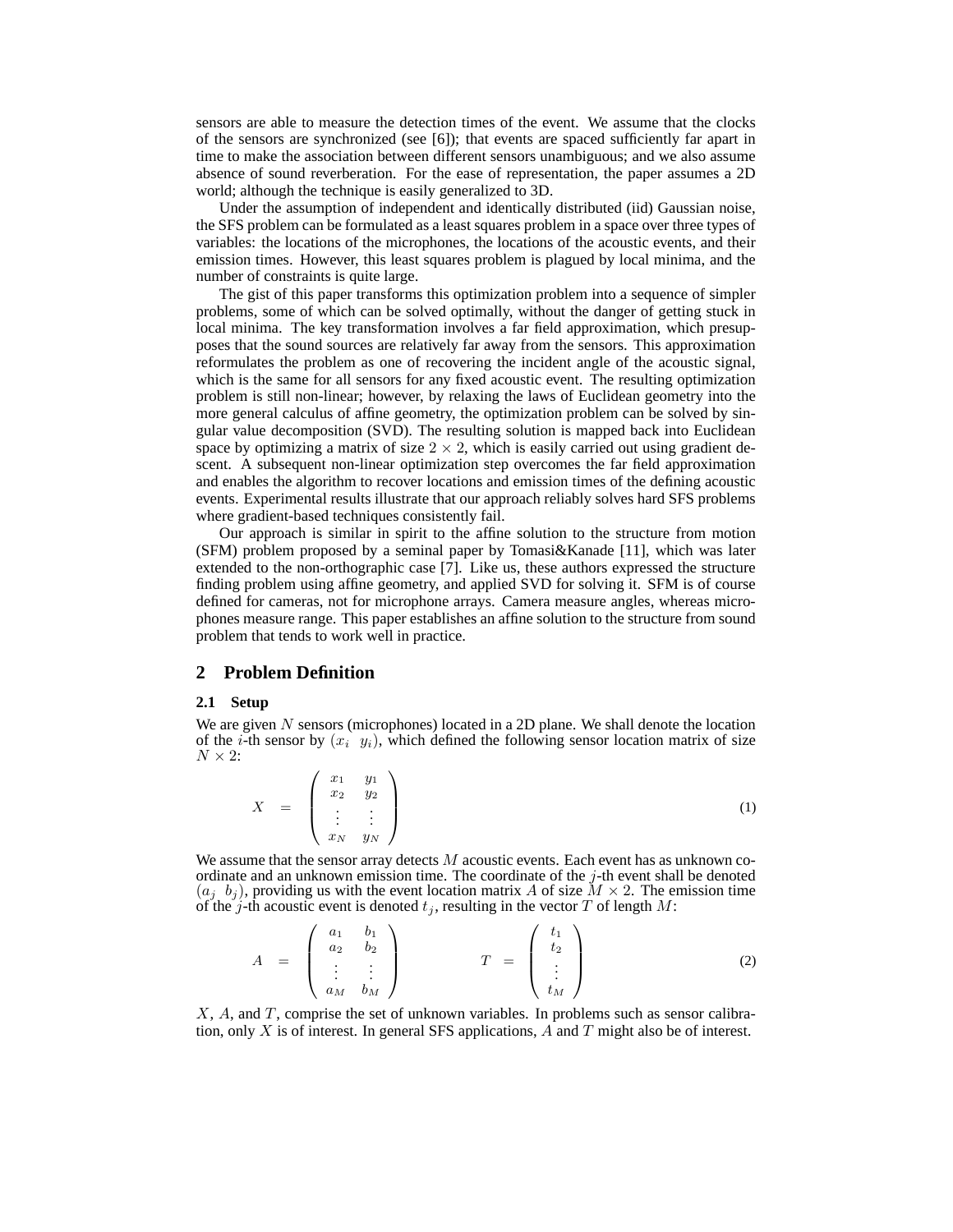#### **2.2 Measurement Data**

In SFS, the variables X, A, and T are recovered from data. The *data* establishes the detection times of the acoustic events by the individual sensors. Specifically, the *data matrix* is of the form:

$$
D = \left(\begin{array}{cccc} d_{1,1} & d_{1,2} & \cdots & d_{1,M} \\ d_{2,1} & d_{2,2} & \cdots & d_{2,M} \\ \vdots & \vdots & \ddots & \vdots \\ d_{N,1} & d_{N,2} & \cdots & d_{N,M} \end{array}\right) \tag{3}
$$

Here each  $d_{i,j}$  denotes the detection time of acoustical event j by sensor i. Notice that we assume that there is no *data association problem*. Even if all acoustic events sound alike, the correspondence between different detections is easily established as long as there exists sufficiently long time gaps between any two sound events.

The matrix  $D$  is a random field induced by the laws of sound propagation (without reverberation). In the absence of measurement noise, each  $d_{i,j}$  is the sum of the corresponding emission time  $t_j$ , plus the time it takes for sound to travel from  $(a_j \; b_j)$  to  $(x_i \; y_i)$ :

$$
d_{i,j} = t_j + c^{-1} \left| \left( \begin{array}{c} x_i \\ y_i \end{array} \right) - \left( \begin{array}{c} a_j \\ b_j \end{array} \right) \right| \tag{4}
$$

Here  $|\cdot|$  denotes the L2 norm (Euclidean distance), and c denoted the speed of sound.

## **2.3 Relative Formulation**

Obviously, we cannot recover the global coordinates of the sensors. Hence, without loss of generality, we define the first sensor's location as  $x_1 = y_1 = 0$ . This gives us the *relative location matrix* for the sensors:

$$
\bar{X} = \begin{pmatrix} x_2 - x_1 & y_2 - y_1 \\ x_3 - x_1 & y_3 - y_1 \\ \vdots & \vdots \\ x_N - x_1 & y_N - y_1 \end{pmatrix}
$$
 (5)

This relative sensor location matrix is of dimension  $(N - 1) \times 2$ .

It shall prove convenient to subtract from the arrival time  $d_{i,j}$  the arrival time  $d_{1,j}$ measured by the first sensor  $i = 1$ . This *relative arrival time* is defined as  $\Delta_{i,j} := d_{i,j}$  $d_{1,j}$ . In the relative arrival time, the absolute emission times  $t_j$  cancel out:

$$
\Delta_{i,j} = t_j + c^{-1} \left| \begin{pmatrix} x_i \\ y_i \end{pmatrix} - \begin{pmatrix} a_j \\ b_j \end{pmatrix} \right| - t_j - c^{-1} \left| \begin{pmatrix} a_j \\ b_j \end{pmatrix} \right|
$$
  
=  $c^{-1} \left\{ \left| \begin{pmatrix} x_i \\ y_i \end{pmatrix} - \begin{pmatrix} a_j \\ b_j \end{pmatrix} \right| - \left| \begin{pmatrix} a_j \\ b_j \end{pmatrix} \right| \right\}$  (6)

We now define the matrix of relative arrival times:

$$
\Delta = \begin{pmatrix} d_{2,1} - d_{1,1} & d_{2,2} - d_{1,2} & \cdots & d_{2,M} - d_{1,M} \\ d_{3,1} - d_{1,1} & d_{3,2} - d_{1,2} & \cdots & d_{3,M} - d_{1,M} \\ \vdots & \vdots & \ddots & \vdots \\ d_{N,1} - d_{1,1} & d_{N,2} - d_{1,2} & \cdots & d_{N,M} - d_{1,M} \end{pmatrix}
$$
(7)

This matrix  $\Delta$  is of dimension  $(N - 1) \times M$ .

#### **2.4 Least Squares Formulation**

The relative sensor locations  $X$  and the corresponding locations of the acoustic events A can now be recovered through the following least squares problem. This optimization seeks to identify  $X$  and  $A$  so as to minimize the quadratic difference between the predicted relative measurements and the actual measurements.

$$
\langle A^*, X^* \rangle = \underset{X, A}{\text{argmin}} \sum_{i=2}^N \sum_{j=1}^M \left\{ \left| \begin{pmatrix} x_i \\ y_i \end{pmatrix} - \begin{pmatrix} a_j \\ b_j \end{pmatrix} \right| - \left| \begin{pmatrix} a_j \\ b_j \end{pmatrix} \right| - \Delta_{i,j} \right\}^2 \tag{8}
$$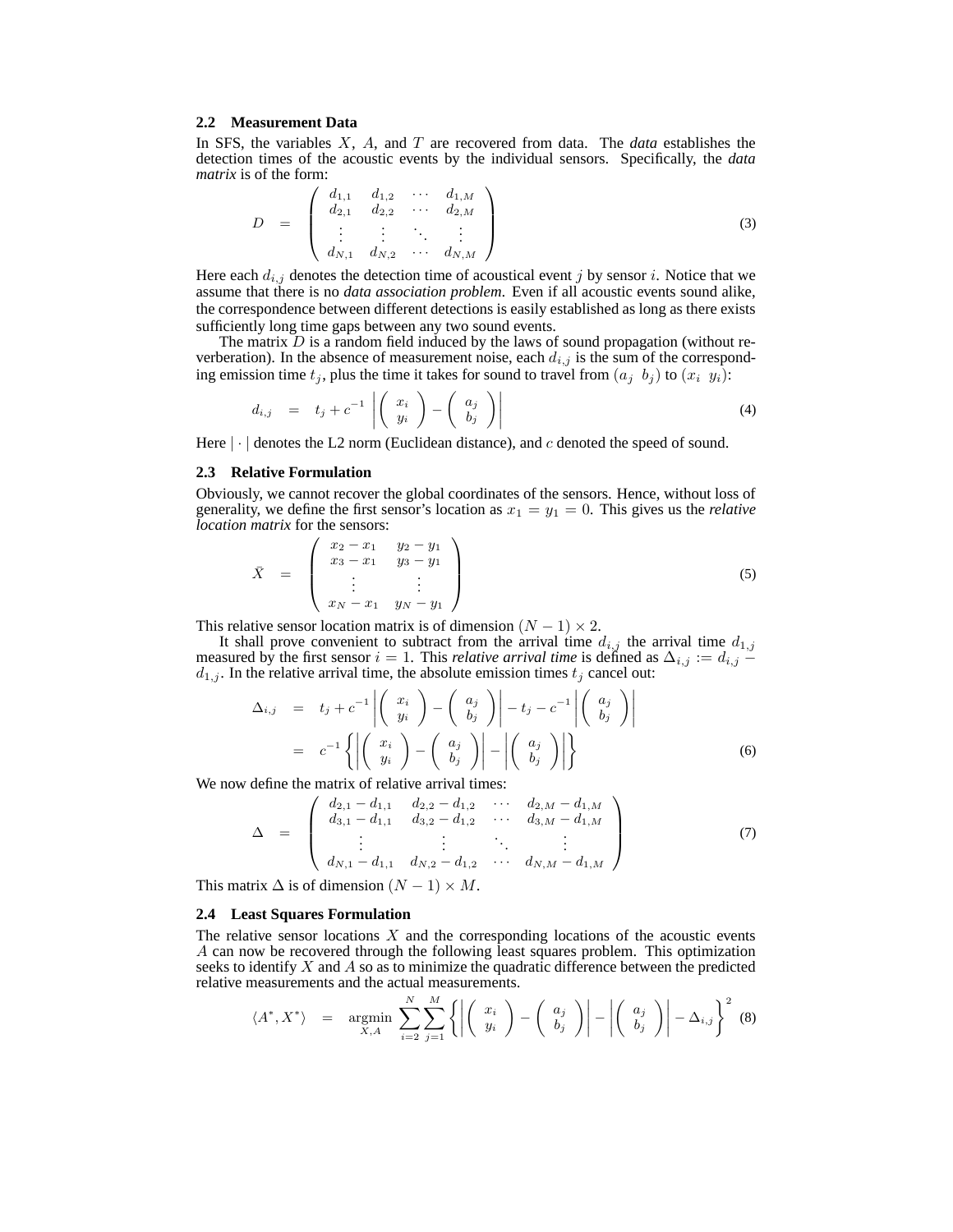The minimum of this expression is a maximum likelihood solution for the SFS problem under the assumption of iid Gaussian measurement noise.

If emission times are of interest, they are now easily recovered by the following weighted mean:

$$
T^* = \frac{1}{N} \sum_{i=1}^N d_{i,j} - c \left| \begin{pmatrix} x_i \\ y_i \end{pmatrix} - \begin{pmatrix} a_j \\ b_j \end{pmatrix} \right| \tag{9}
$$

The minimum of Eq. 8 is not unique. This is because any solution can be rotated around the origin of the coordinate system, and mirrored through any axis intersecting the origin. This shall not concern us, as we shall be content with *any* solution of Eq. 8; others are then easily generated.

What is of concern, however, is the fact that minimizing Eq. 8 is difficult. A straw man algorithm—which tends to work poorly in practice—involves starting with random guesses for  $X$  and  $A$  and then adjusting them in the direction of the negative gradient until convergence. As we shall show experimentally, such gradient algorithms work poorly in practice because of the large number of local minima.

## **3 The Far Field Approximation**

The essence of our approximation pertains to the fact that for far range acoustic events i.e., events that are (infinitely) far away from the sensor array—the incoming sound wave hits each sensor at the same incident angle. Put differently, the rays connecting the location of an acoustic event  $(a_i, b_i)$  with each of the perceiving sensors  $(x_i, y_i)$  are approximately parallel for all  $i$  (but *not* for all  $j$ !). Under the far field approximation, these incident angles are entirely parallel. Thus, all that matters are the incident angle of the acoustic events.

To derive an equation for this case, it shall prove convenient to write the Euclidean distance between a sensor and an acoustic event as a function of the incident angle  $\alpha$ . This angle is given by the four-quadrant extension of the arctan function:

$$
\alpha_{i,j} = \arctan 2 \frac{b_j - y_i}{a_j - x_i} \tag{10}
$$

The Euclidean distance between  $(a_j, b_j)$  and  $(x_i, y_i)$  can now be written as

$$
\left| \left( \begin{array}{c} x_i \\ y_i \end{array} \right) - \left( \begin{array}{c} a_j \\ b_j \end{array} \right) \right| = (\cos \alpha_{i,j} \sin \alpha_{i,j}) \left( \begin{array}{c} a_j - x_i \\ b_j - y_i \end{array} \right) \tag{11}
$$

For far-away points  $(a_i, b_i)$ , we can safely assume that all incident angles for the j-th acoustic event are identical:

$$
\alpha_j \quad := \quad \alpha_{1,j} \ = \ \alpha_{2,j} \ = \ \ldots \ = \ \alpha_{N,j} \tag{12}
$$

Hence we substitute  $\alpha_j$  for  $\alpha_{i,j}$  in Eq. 11. Plugging this back into Eq. 6, this gives us the following expression for  $\Delta_{i,j}$ :

$$
\Delta_{i,j} = c^{-1} \left\{ \left| \begin{pmatrix} x_i \\ y_i \end{pmatrix} - \begin{pmatrix} a_j \\ b_j \end{pmatrix} \right| - \left| \begin{pmatrix} a_j \\ b_j \end{pmatrix} \right| \right\}
$$
  
\n
$$
\approx c^{-1} \left\{ (\cos \alpha_j \sin \alpha_j) \left[ \begin{pmatrix} a_j - x_i \\ b_j - y_i \end{pmatrix} - \begin{pmatrix} a_j \\ b_j \end{pmatrix} \right] \right\}
$$
  
\n
$$
= c^{-1} (\cos \alpha_j \sin \alpha_j) \begin{pmatrix} x_i \\ y_i \end{pmatrix}
$$
 (13)

This leads to the following non-linear least squares problem for the desired sensor locations:

$$
\langle X^*, \alpha_1^*, \dots, \alpha_M^* \rangle = \operatorname*{argmin}_{X, \alpha_1, \dots, \alpha_M} \left| X \left( \begin{array}{ccc} \cos \alpha_1 & \cos \alpha_2 & \cdots & \cos \alpha_M \\ \sin \alpha_1 & \sin \alpha_2 & \cdots & \sin \alpha_M \end{array} \right) - \Delta \right|^2 \tag{14}
$$

The reader many notice that in this formulation of the SFS problem, the locations of the sound events  $(a_j, b_j)$  have been replaced by  $\alpha_j$ , the incident angles of the sound waves.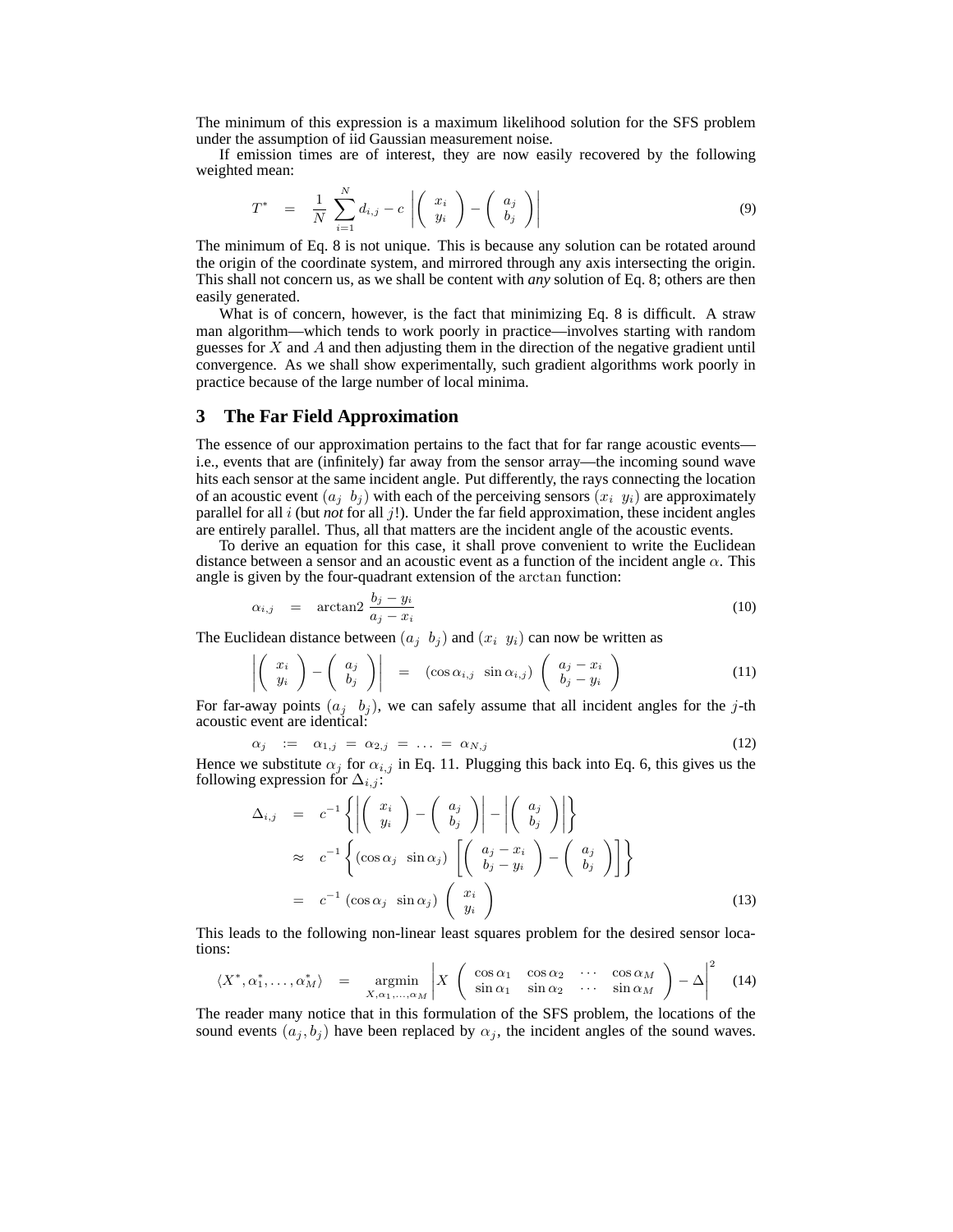One might think of this as the "ortho-acoustic" model of sound propagation (in analogy to the orthographic camera model in computer vision). The ortho-acoustic projection reduces the number of variables in the optimization. However, the argument in the quadratic expression is still non-linear, due to the non-linear trigonometric functions involved.

# **4 Affine Solution for the Sensor Locations**

Eq. 14 is trivially solvable in the space of *affine geometry*. Following [11], in affine geometry projections can be arbitrary linear functions, not just rotations and translations. Specifically, let us replace the specialized matrix

$$
\begin{pmatrix}\n\cos \alpha_1 & \cos \alpha_2 & \cdots & \cos \alpha_M \\
\sin \alpha_1 & \sin \alpha_2 & \cdots & \sin \alpha_M\n\end{pmatrix}
$$
\n(15)

by a general  $2 \times M$  matrix of the form

$$
\Gamma = \begin{pmatrix} \gamma_{1,1} & \gamma_{1,2} & \cdots & \gamma_{1,M} \\ \gamma_{2,1} & \gamma_{2,2} & \cdots & \gamma_{2,M} \end{pmatrix}
$$
 (16)

This leads to the least squares problem

$$
\langle X^*, \Gamma^* \rangle = \underset{X, \Gamma}{\text{argmin}} |X\Gamma - \Delta|^2 \tag{17}
$$

In the noise free-case case, we know that there must exist a X and a  $\Gamma$  for which  $X\Gamma = \Delta$ . This suggests that the rank of  $\Delta$  should be 2, since it is the product of a matrix of size  $(N-1) \times 2$  and a matrix of size  $2 \times M$ .

Further, we can recover both X and  $\Gamma$  via singular value decomposition (SVD). Specifically, we know that the matrix  $\Delta$  can be decomposed as into three other matrices, U, V, and  $W$ :

$$
UVW^{T} = \text{svd}(\Delta) \tag{18}
$$

where U is a matrix of size  $(N - 1) \times 2$ , V a diagonal matrix of eigenvalues of size  $2 \times 2$ , and W a matrix of size  $M \times 2$ . In practice,  $\Delta$  might be of higher rank because of noise or because of violations of the far field assumption, but it suffices to restrict the consideration to the first two eigenvalues.

The decomposition in Eq. 18 leads to the optimal affine solution of the SFS problem:

$$
X = UV \qquad \text{and} \qquad \Gamma = W^T \tag{19}
$$

However, this solution is not yet Euclidean, since Γ might not be of the form of Eq. 15. Specifically, Eq. 15 is a function of angles, and each row in Eq. 15 must be of the form  $\cos^2 \gamma_j + \sin^2 \gamma_j = 1$ . Clearly, this constraint is not enforced in the SVD.

However, there is an easy "trick" for recovering a X and  $\Gamma$  for which this constraint is at least approximately met. The key insight is that for any invertible  $2 \times 2$  matrix C,

$$
X' = UVC^{-1} \qquad \text{and} \qquad \Gamma' = CW^T \tag{20}
$$

is equally a solution to the factorization problem in Eq.18. This is because

$$
X'\Gamma' = UVC^{-1}CW^T = UVW^T = X\Gamma
$$
\n(21)

The remaining search problem, thus, is the problem of finding an appropriate matrix  $C$  for which Γ' is of the form of Eq. 15. This is a *non-linear* optimization problem, but it is much lower-dimensional than the original SFS problem (it only involves 4 parameters!).

Specifically, we seek a C for which  $\Gamma' = CW^T$  minimizes

$$
C^* = \underset{C}{\text{argmin}} \left| \underbrace{(1 \ 1) \ (\Gamma' \cdot \Gamma')}_{(*)} - (1 \ 1 \ \cdots \ 1) \right|^2 \tag{22}
$$

Here " $\cdot$ " denotes the dot product. The expression labeled  $(*)$  evaluates to a vector of expressions of the form

$$
(\gamma_{1,1}^2 + \gamma_{2,1}^2 \gamma_{1,2}^2 + \gamma_{2,2}^2 \cdots \gamma_{1,M}^2 + \gamma_{2,M}^2)
$$
 (23)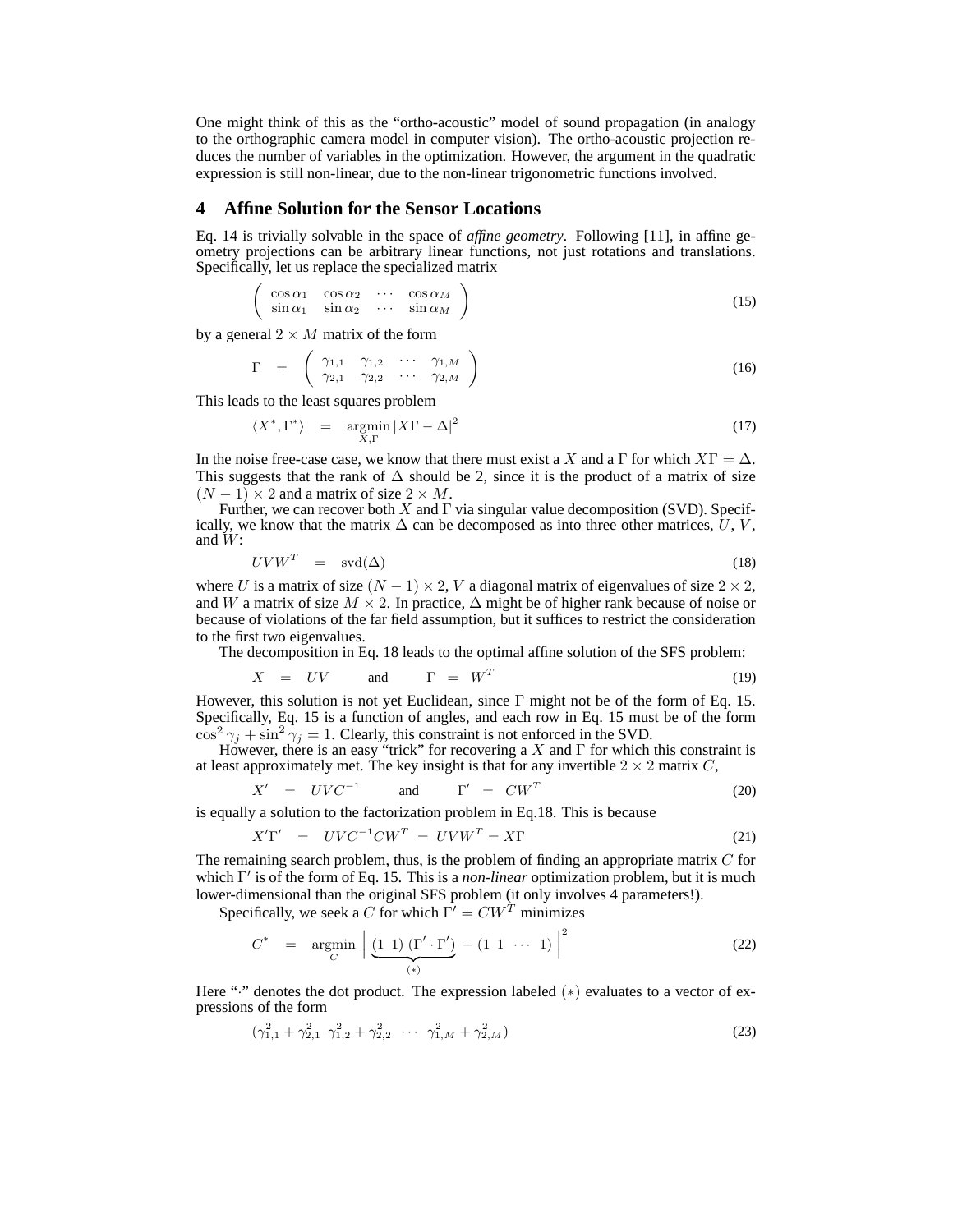

**Figure 1**: (a) Error and (b) log error for three different algorithms: gradient descent (red), SVD (blue), and SVD followed by gradient descent (green). Performance is shown for different values of N and M, with  $N = M$ . The plot also shows 95% confidence bars.



**Figure 2**: Typical SFS results for a simulated array of nine microphones spaced in a regular grid, surrounded by 9 sounds arranged on a circle. (a) Ground truth; (b) Result of plain gradient descent after convergence; the dashed lines visualize the residual error; (c) Result of the SVD with sound directions as indicated; and (d) Result of gradient descent initialized with our SVD result.

The minimization in Eq. 22 is carried out through standard gradient descent. It involves only 4 variables (C is of the size  $2 \times 2$ ), and each single iteration is linear in  $O(N + M)$ (instead of the  $O(NM)$  constraints that define Eq. 8). In (tens of thousands of) experiments with synthetic noise-free data, we find empirically that gradient descent reliably converges to the globally optimal solution.

# **5 Recovering the Acoustic Event Locations and Emission Times**

With regards to the acoustic events, the optimization for the far field case only yields the incident angles. In the near field setting, in which the incident angles tend to differ for different sensors, it may be desirable to recover the locations A of the acoustic event and the corresponding emission times T.

To determine these variables, we use the vector  $X^*$  from the far field case as mere starting points in a subsequent gradient search. The event location matrix  $A$  is initialized by selecting points sufficiently far away along the estimated incident angle for the far field approximation to be sound:

$$
A = k \Gamma'^* \tag{24}
$$

Here  $\Gamma^{\prime *} = C^* W^T$  with  $C^*$  defined in Eq. 22, and k is a multiple of the diameter of the locations in  $X$ . With this initial guess for  $A$ , we apply gradient descent to optimize Eq. 8, and finally use Eq. 9 to recover T.

## **6 Experimental Results**

We ran a series of simulation experiments to characterize the quality of our algorithm, especially in comparison with the obvious nonlinear least squares problem (Eq. 8) from which it is derived. Fig. 1 graphs the residual error as a function of the number of sensors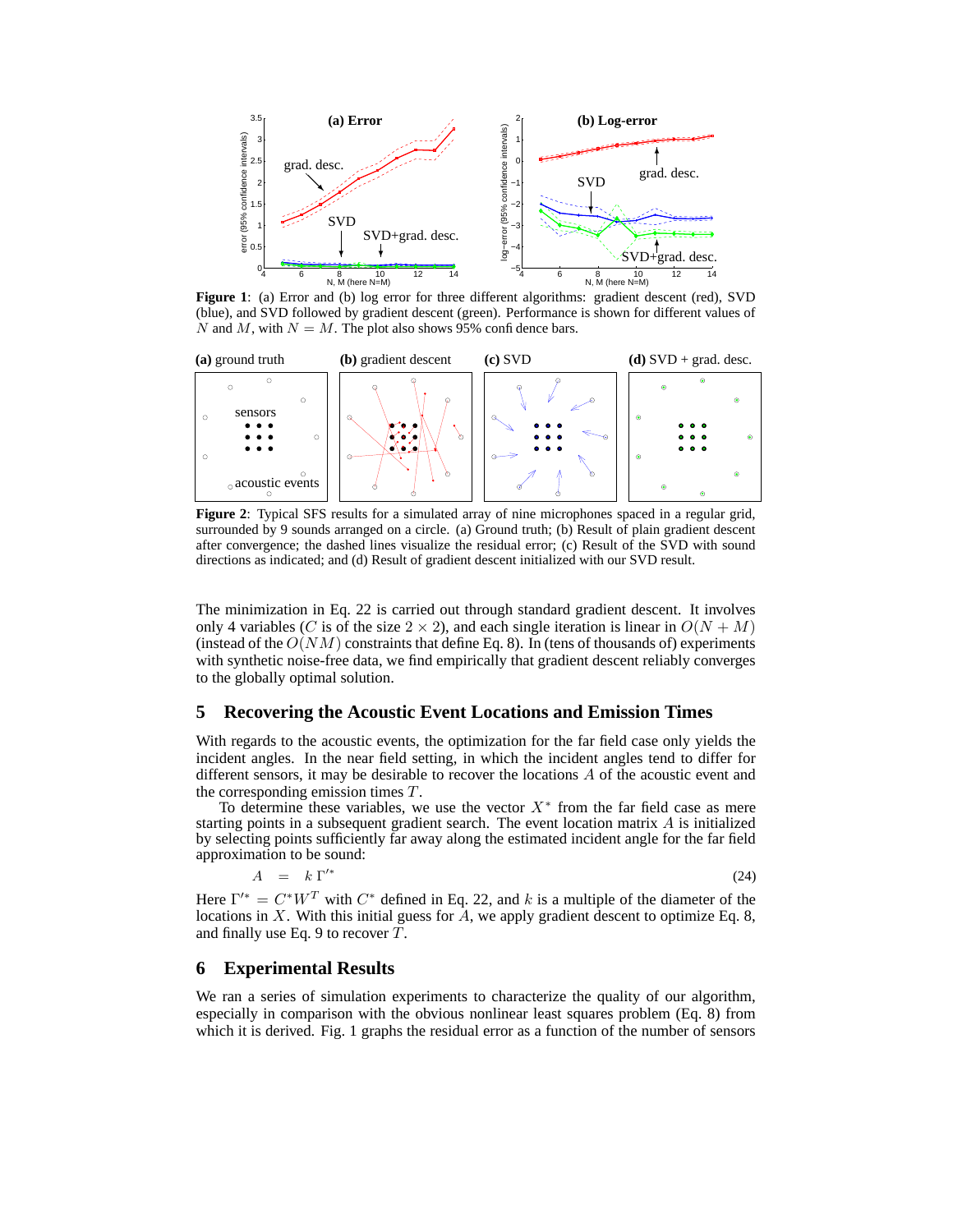

**Figure 3**: (a) Error and (b) log-error for three different algorithms (gradient descent in red, SVD in blue, and SVD followed by gradient descent in green), graphed here for varying distances of the sound events to the sensor array. An error above 2 means the reconstruction has entirely failed. All diagrams also show the 95% confidence intervals, and we set  $N = M = 10$ .



**Figure 4:** Results using our seven sensor motes as the sensor array, and a seventh mote to generate sound events. (a) A mote; (b) the globally optimal solution (big circles) compared to the handmeasures locations (small circles); (c) a typical result of vanilla gradient descent; and (d) the result of our approach, all compared to the optimal solution given the (noisy) data.

N and acoustic events M (here  $N = M$ ). Panel (a) plots the regular error along with 95% confidence intervals, and panel (b) the corresponding log-error. Clearly, as  $N$  and  $M$ increase, plain gradient descent tends to diverge, whereas our approach converges. Each data point in these graphs was obtained by averaging 1,000 random configurations, in which sensors were sampled uniformly within an interval of  $1 \times 1$ m; sounds were placed at varying ranges, from 2m to 10m. An example outcome (for a non-random configuration!) is shown in Fig. 2. This figure plots (a) a simulated sensor array consisting of 9 sensors with 9 sound sources arranged in a circle; and (b)-(d) the resulting reconstructions of our three methods. For the SVD result shown in (c), only the directions of the incoming sounds are shown.

An interesting question pertains to the effect of the far field approximation in cases where it is clearly violated. To examine the robustness of our approach, we ran a series of experiments in which we varied the diameter of the acoustic events relative to the diameter of the sensors. If this parameter is 1, the acoustic events are emitted in the same region as the microphones; for values such as 10, the events are far away.

Fig. 3 graphs the residual errors and log-errors. The further away the acoustic events, the better our results. However, even for nearby events, for which the far field assumption is clearly invalid, our approach generates results that are no worse than those of the plain gradient descent technique.

We also implemented our approach using a physical sensor array. Fig. 4 plots empirical results using a microphone array comprised of seven Crossbow sensor motes, one of which